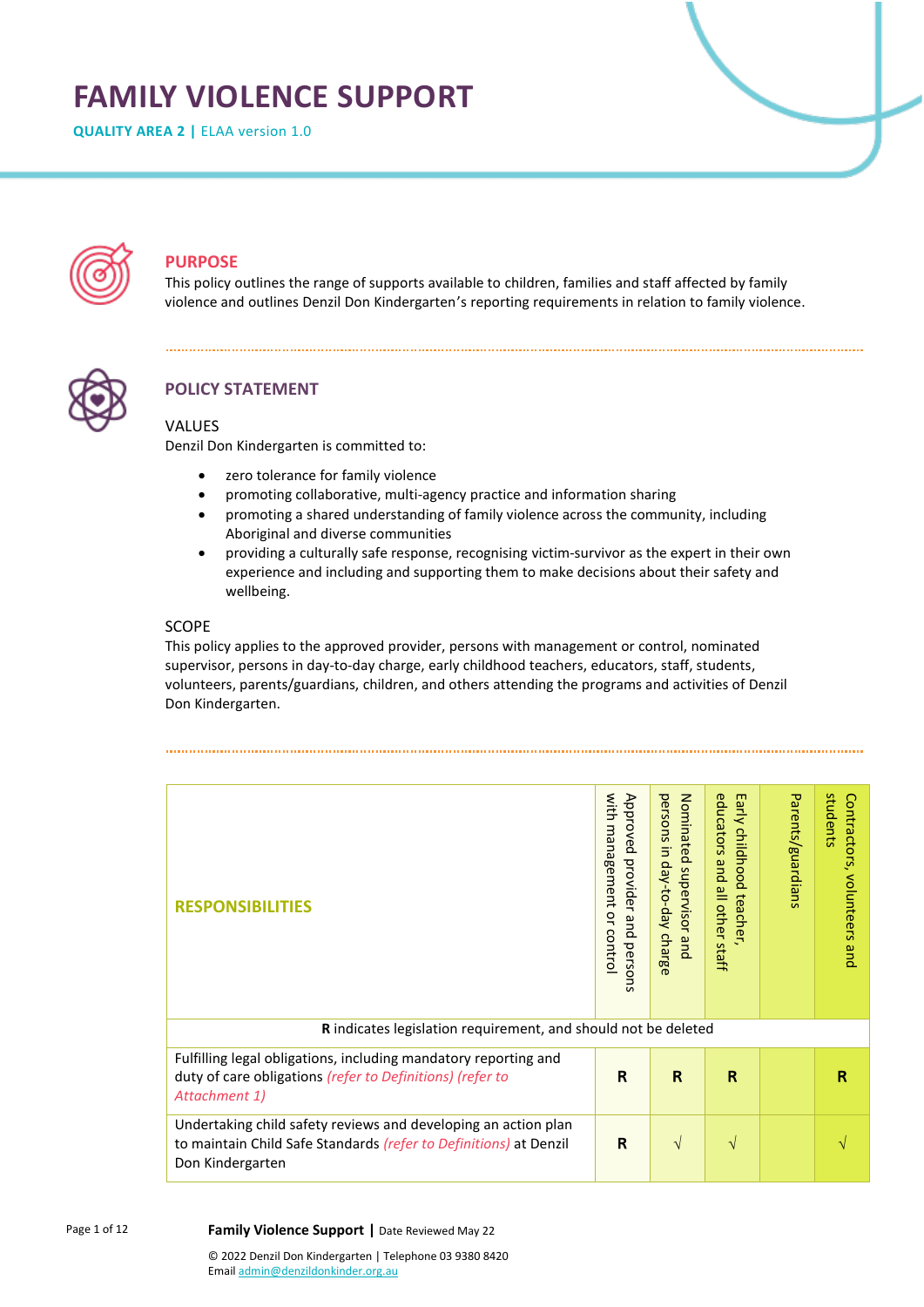| Following processes in identifying family violence (refer to<br><b>Attachment 2)</b>                                                                                                                                                                                                                                                                                                                                  | R                       | R            | R            |           | R           |
|-----------------------------------------------------------------------------------------------------------------------------------------------------------------------------------------------------------------------------------------------------------------------------------------------------------------------------------------------------------------------------------------------------------------------|-------------------------|--------------|--------------|-----------|-------------|
| Ensuring processes for responding to and reporting are followed<br>when there are significant concerns for the safety, health or<br>wellbeing of a child at the service                                                                                                                                                                                                                                               | $\mathsf{R}$            | $\mathsf{R}$ | $\mathsf{R}$ |           | R           |
| Creating a culturally safe environment (refer to Definitions) for<br>the safe disclosure of family violence and responding to<br>disclosures sensitively, with empathy and without judgement                                                                                                                                                                                                                          | $\sqrt{ }$              | $\sqrt{}$    | $\sqrt{}$    |           |             |
| Collaborating with specialist services to make an informed<br>decision and promote collaborative practice around children and<br>families where relevant (refer to Attachment 2)                                                                                                                                                                                                                                      | $\sqrt{ }$              | $\sqrt{ }$   | $\sqrt{}$    |           |             |
| Staff responsible for the Information Sharing Schemes (refer to<br>Definitions) proactively share and request relevant information<br>and respond to requests from other information-sharing entities<br>(refer to Definitions) under the Child Information Sharing Scheme<br>and Family Violence Information Sharing Scheme. Both schemes<br>are relevant where a child is involved in a family violence<br>context. | R                       | $\mathsf{R}$ | $\mathsf{R}$ |           |             |
| Sharing relevant information under privacy law or other<br>legislative authorities (refer to Privacy and Confidentiality policy).                                                                                                                                                                                                                                                                                     | $\mathsf{R}$            | $\mathsf{R}$ | $\mathsf{R}$ |           |             |
| Engaging with specialist services or professionals who are<br>appropriately qualified to support the particular needs of the<br>child or family (refer to Attachment 2)                                                                                                                                                                                                                                               | $\sqrt{ }$              | $\sqrt{}$    | $\sqrt{}$    |           |             |
| Ensuring confidential information is only shared with relevant<br>authorities to the extent necessary to promote the wellbeing or<br>safety of a child or group of children, consistent with their best<br>interests at all times (refer to Privacy and Confidentiality policy).                                                                                                                                      | $\overline{\mathsf{R}}$ | $\mathsf{R}$ | R            |           | R           |
| Maintaining cooperative relationships with appropriate services<br>and/or professionals in the best interests of children and their<br>families                                                                                                                                                                                                                                                                       | $\sqrt{ }$              | $\sqrt{}$    | $\sqrt{}$    |           |             |
| Notifying the approved provider or person with management or<br>control immediately on becoming aware of a concern, complaint<br>or allegation regarding the safety, health and welfare of a child<br>at Denzil Don Kindergarten                                                                                                                                                                                      |                         | $\mathsf R$  | $\mathsf R$  | ${\sf R}$ | R           |
| Maintaining confidentiality at all times (refer to Privacy and<br><b>Confidentiality Policy)</b>                                                                                                                                                                                                                                                                                                                      | $\mathsf{R}$            | $\mathsf{R}$ | $\mathsf{R}$ | $\sqrt{}$ | $\mathbf R$ |
| Keeping up to date and complying with any relevant changes in<br>legislation and practices in relation to this policy                                                                                                                                                                                                                                                                                                 | $\mathsf R$             | $\sqrt{ }$   | $\sqrt{}$    |           | $\sqrt{}$   |



# **BACKGROUND AND LEGISLATION**

#### BACKGROUND

Family violence is a widespread and serious problem in Australia, which can have serious consequences for individuals, families and the community. Family violence has profoundly negative effects on children, whether they are directly targeted, witness the violence or are aware of the violence in the family. Children can suffer from a variety of physical, spiritual, emotional, mental and developmental effects as a result of family violence. Long-term effects of trauma from family violence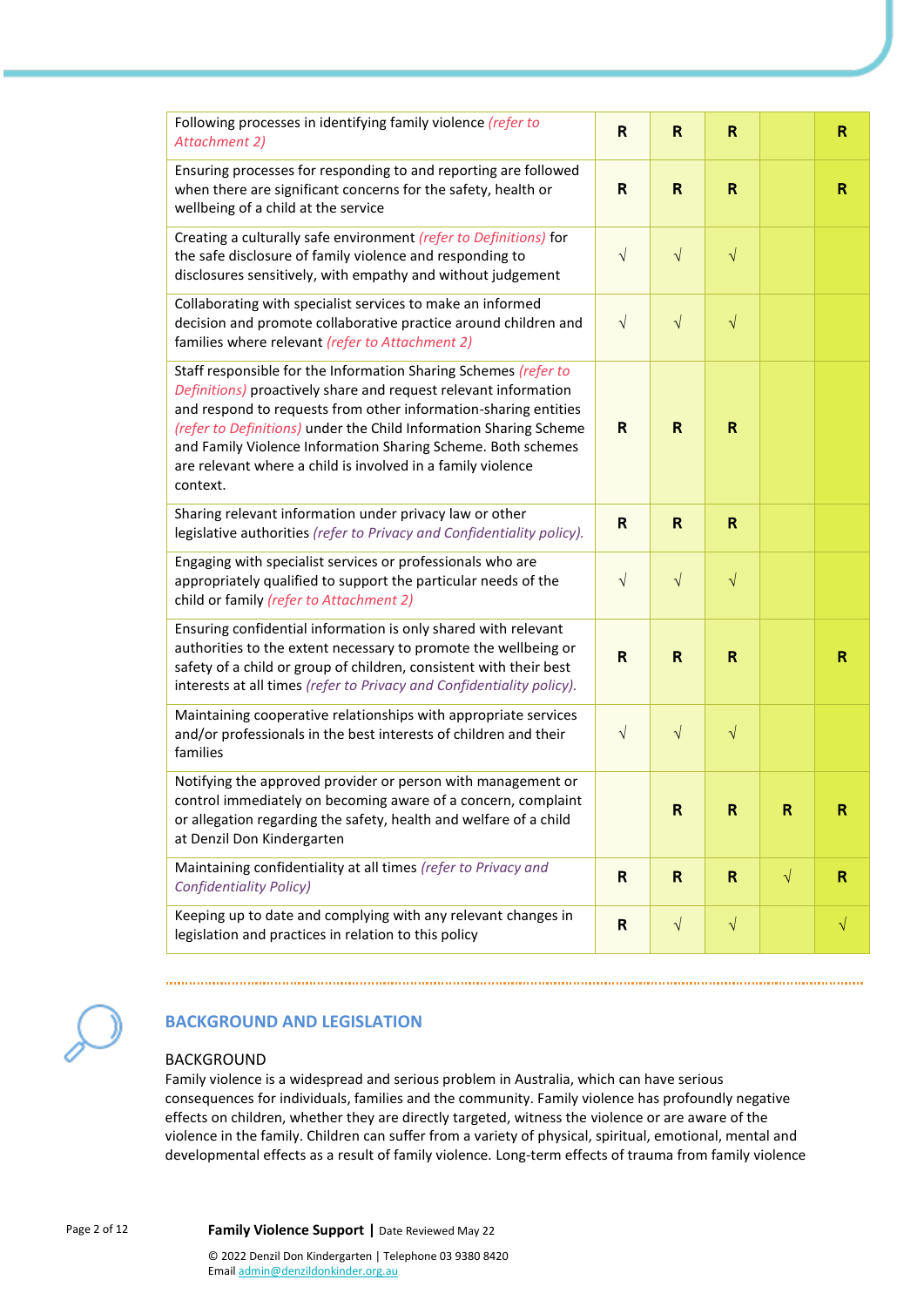can be carried into adulthood and result in a range of detrimental emotional, mental and behavioural problems.

Family violence differs from other forms of violence; it is generally underpinned by a pattern of coercion, control and domination by one person over another. While family violence can begin at the start of a relationship, it can also increase and change over time. There are times when there is an increased risk, including pregnancy and separation (or attempted separation). Family violence is generally part of a longer-term pattern, rather than a one-off event.

The Royal Commission into Family Violence (the Commission) delivered its report in March 2016, with 227 recommendations. The Commission recommended the review and redevelopment of the Family Violence Risk Assessment and Risk Management Framework (also known as the Common Risk Assessment Framework [CRAF]), and embed it into the Family Violence Protection Act 2008 (Vic) (FVPA). The Victorian Family Violence Multi-Agency Risk Assessment and Management Framework (MARAM) updates and replaces the CRAF and is informed by consultations with more than 1650 practitioners, subject matter experts, and evidence-based reviews.

The MARAM Framework outlines:

- an approach to practice that is underpinned by the framework principles
- four conceptual 'pillars' for organisations to align their policies, procedures, practice guidelines and tools
- information to support a shared understanding of the experience of risk and its impact on individuals, families and communities
- expectations of practice that are underpinned by a shared understanding of the range of roles across the service system, and consistent and collaborative practice
- an expansion of the range of organisations and sectors that will have a formal role in family violence risk assessment and risk management practice.

The MARAM Framework can be used by all services that come into contact with individuals and families experiencing family violence. The MARAM Framework creates a shared responsibility between individual professionals, services and whole sectors. This allows the service to provide more options to keep victim survivors safe, and for a stronger, more collaborative approach that can keep perpetrators in view and accountable for their actions and behaviours.

The Family Violence Information Sharing Scheme (FVISS) *(refer to Definitions)* has been established under Part 5A of the Family Violence Protection Act 2008, enabling relevant information to be shared between prescribed information sharing entities [ISEs] *(refer to Definitions)* to assess and manage family violence risk. The Child Information Sharing Scheme [CISS] *(refer to Definitions)*, established under Part 6A of the Child Wellbeing and Safety Act 2005, enables prescribed ISEs *(refer to Definitions)* to share information to promote the wellbeing and safety of children, including in situations where family violence is suspected or established as being present. Guidelines issued under each of the information sharing schemes require ISEs *(refer to Definitions)* to refer to the MARAM Framework where family violence is present.

The Information Sharing Scheme does not change child safety obligations. It complements existing privacy laws *(refer to Privacy and Confidentiality Policy)* and will enhance the ability of early education and care services to meet child wellbeing and safety responsibilities under the Child Safe Standards *(refer to Definitions)* and comply with mandatory reporting and other reporting obligations.

The Information Sharing Scheme will enable services to request and share information and collaborate earlier and more proactively to support outcomes for children and their families and streamline their experience across services. It removes barriers for ISEs *(refer to Definitions)* to share information as they allow information to be shared before serious risk or threat occurs, allowing earlier identification of needs or issues and early support for children and families. Furthermore, while mandatory reporting is often a one-way information exchange, CISS *(refer to Definitions)* and FVISS *(refer to Definitions)* allow ISEs *(refer to Definitions)* to request information back and have an ongoing dialogue to promote the wellbeing and safety of children and manage dynamic risks.

Child Link will be a web-based platform that displays information about a child to authorised key professionals who have responsibility for child wellbeing and safety. Child Link will show limited but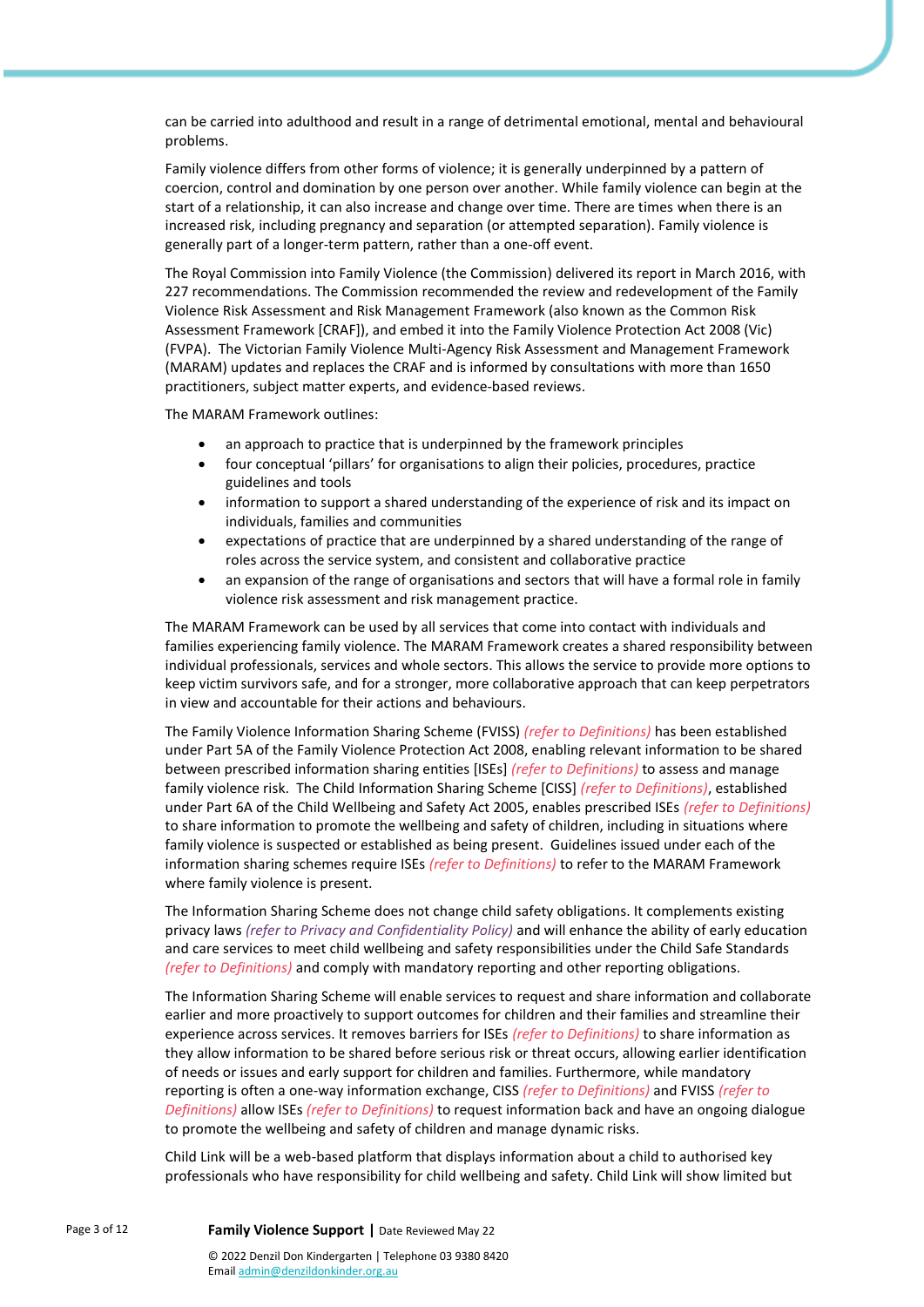critical information, such as a child's participation in early childhood and education services. The information displayed on Child Link will only be accessible to authorised users. Most users will be professionals who have regular contact with children and families and will be able to identify and intervene early where there is a wellbeing or safety concern. Professionals will need to be authorised by a designated senior staff member within their service to gain access to Child Link. Child Link will become operational by December 2021, with authorised professionals progressively onboarded from 2022 onward. Professionals will have to undertake mandatory training before gaining access to Child Link.

#### LEGISLATION AND STANDARDS

Relevant legislation and standards include but are not limited to:

- Child Safe Standards (Vic)
- Child Wellbeing and Safety Act 2005
- Child Wellbeing and Safety (Information Sharing) Regulations 2018 (Vic)
- Children, Youth and Families Act 2005 (Vic)
- Education and Care Services National Law Act 2010
- Education and Care Services National Regulations 2011
- Family Violence Protection Act 2008
- Family Violence Protection (Information Sharing and Risk Management) Regulations 2018
- National Quality Standard, Quality Area 2: Children's Health and Safety and Quality Area 6: Collaborative Partnerships with Families and Communities
- Privacy and Data Protection Act 2013 (Vic)

The most current amendments to listed legislation can be found at:

- Victorian Legislation Victorian Law Today: [www.legislation.vic.gov.au](http://www.legislation.vic.gov.au/)
- Commonwealth Legislation Federal Register of Legislation[: www.legislation.gov.au](http://www.legislation.gov.au/)



#### **DEFINITIONS**

The terms defined in this section relate specifically to this policy. For regularly used terms e.g. Approved Provider, Nominated Supervisor, Notifiable complaints, Serious incidents, Duty of care, etc. refer to the Definitions file of the PolicyWorks catalogue.

**Child:** a person who is under the age of 18 years (which includes infants and adolescents).

**Child FIRST:** a Victorian community-based intake and referral service linked with Family Services. Child FIRST links vulnerable children, young people and their families to support services, including where required Child Protection

**Child Information Sharing Scheme (CISS):** enables Information Sharing Entities (ISEs) (refer to Definitions) to share information to promote the wellbeing or safety of children.

**Child Protection Service (also referred to as Child Protection):** the statutory child protection service provided by the Victorian Department of Health and Human Services, to protect children and young people at risk of abuse and neglect. This service also works closely with Family Services (including Child FIRST) to support the assessment and engagement of vulnerable children and families in communitybased services

**Child Safe Standards:** standards that promote the safety of children, prevent child abuse, and ensure organisations have effective processes in place to respond to and report all allegations of child abuse.

**Culturally safe**: practice collaboratively with the service user, with care and insight for their culture, while being mindful of one's own. A culturally safe environment is one where people feel safe and where there is no challenge or need for the denial of their identity.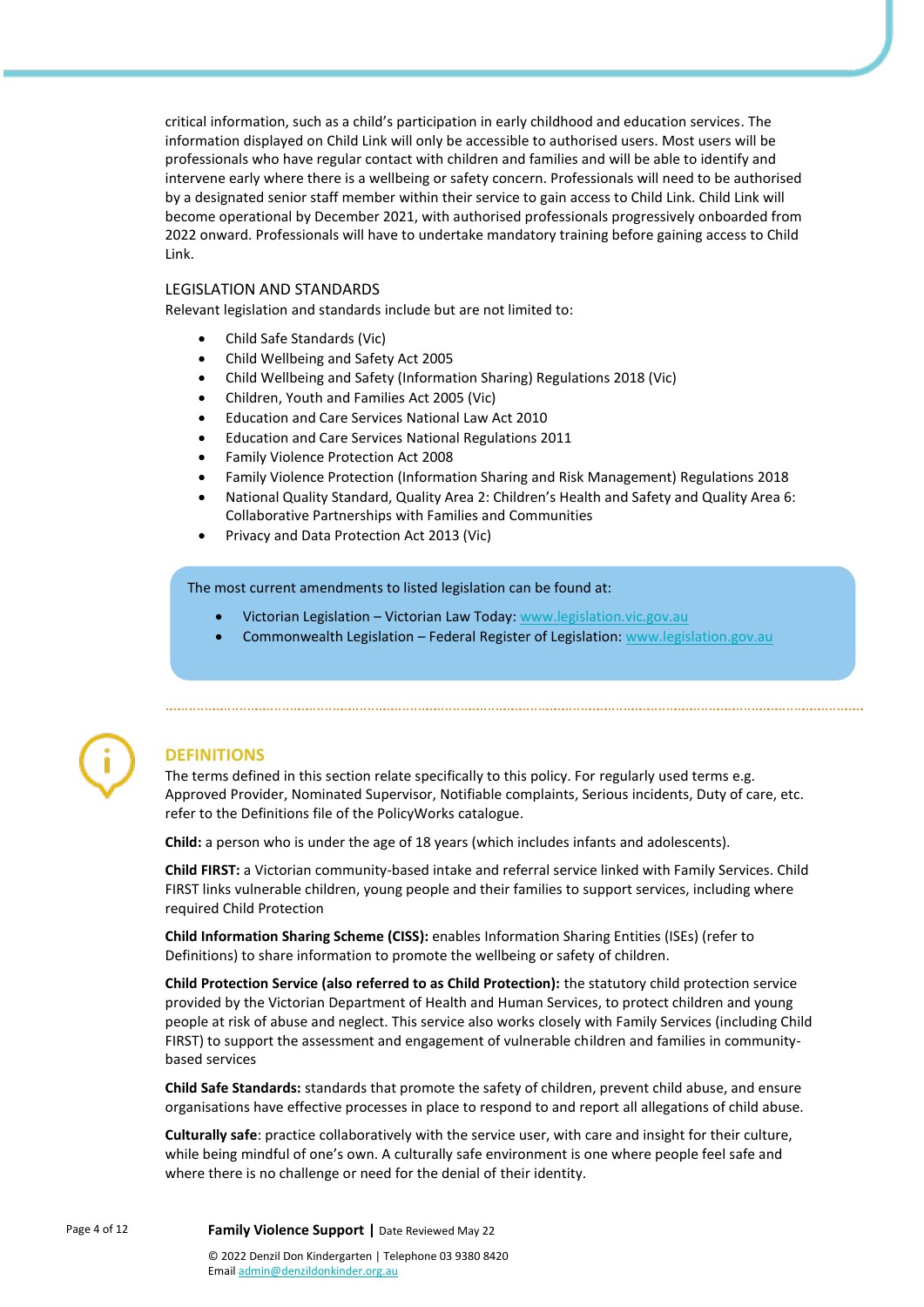**Duty of Care:** a common law concept that refers to the responsibilities of organisations and staff to provide people with an adequate level of protection against harm and all reasonably foreseeable risks of injury. In the context of this policy, duty of care refers to the responsibility of education and care services and their staff to provide children with an adequate level of care and protection against foreseeable harm and injury.

**Family violence:** behaviour that occurs in family, domestic or intimate relationships that are physically or sexually abusive; emotionally or psychologically abusive; economically abusive; threatening or coercive; or is in any other way controlling that causes a person to live in fear for their safety or wellbeing or that of another person. In relation to children, family violence is also defined as behaviour by any person that causes a child to hear or witness or otherwise be exposed to the effects of the above behaviour. This definition includes violence within a broader family context, such as extended families, kinship networks and communities.

**Family Violence Information Sharing Scheme (FVISS):** enables Information Sharing Entities (refer to Definitions) to share information to facilitate assessment and management of family violence risk to children and adults.

**Information Sharing Entities (ISEs):** are authorised to share and request relevant information under the Child Information Sharing Scheme and the Family Violence Information Sharing Scheme (the Schemes) and are required to respond to requests from other ISEs. All ISEs are mandated to respond to all requests for information.

**Mandatory reporting:** the legal obligation of certain professionals and community members to report when they believe, on reasonable grounds, that a child requires protection from harm.

A broad range of professional groups are identified in the Children, Youth and Families Act 2005 as 'mandatory reporters', including:

- all educators with post-secondary qualifications in the education and care of children and employed or engaged in an education and care service or a children's service
- all proprietors, nominees of a children's service, approved providers, and nominated supervisors of an education and care service.
- educators registered with the Victorian Institute of Teaching (VIT).



## **SOURCES AND RELATED POLICIES**

## **SOURCES**

- Child protection in early childhood (PROTECT): [www.education.vic.gov.au](https://www.education.vic.gov.au/Pages/default.aspx)
- Family Violence Multi-Agency Risk Assessment and Management Framework Practice Guides[: www.vic.gov.au](https://www.vic.gov.au/)
- Family Violence Multi-Agency Risk Assessment and Management Framework: [www.vic.gov.au](https://www.vic.gov.au/)
- Foundation Knowledge Guide[: www.vic.gov.au](https://www.vic.gov.au/)
- Information Sharing and Family Violence Reforms Contextualised Guidance: [www.vic.gov.au](https://www.vic.gov.au/)
- MARAM Framework: summary for organisational leaders: [www.vic.gov.au](http://www.vic.gov.au/)

#### RELATED POLICIES

- Child Safe Environment Policy
- Complaints and Grievances Policy
- Delivery and Collection of Children Policy
- Incident, Injury, Trauma and Illness Policy
- Inclusion and Equity Policy
- Interactions with Children Policy
- Participation of Volunteers and Students Policy
- Privacy and Confidentiality Policy
- **Staffing Policy**

Page 5 of 12 **Family Violence Support |** Date Reviewed May 22

© 2022 Denzil Don Kindergarten | Telephone 03 9380 8420 Emai[l admin@denzildonkinder.org.au](mailto:admin@denzildonkinder.org.au)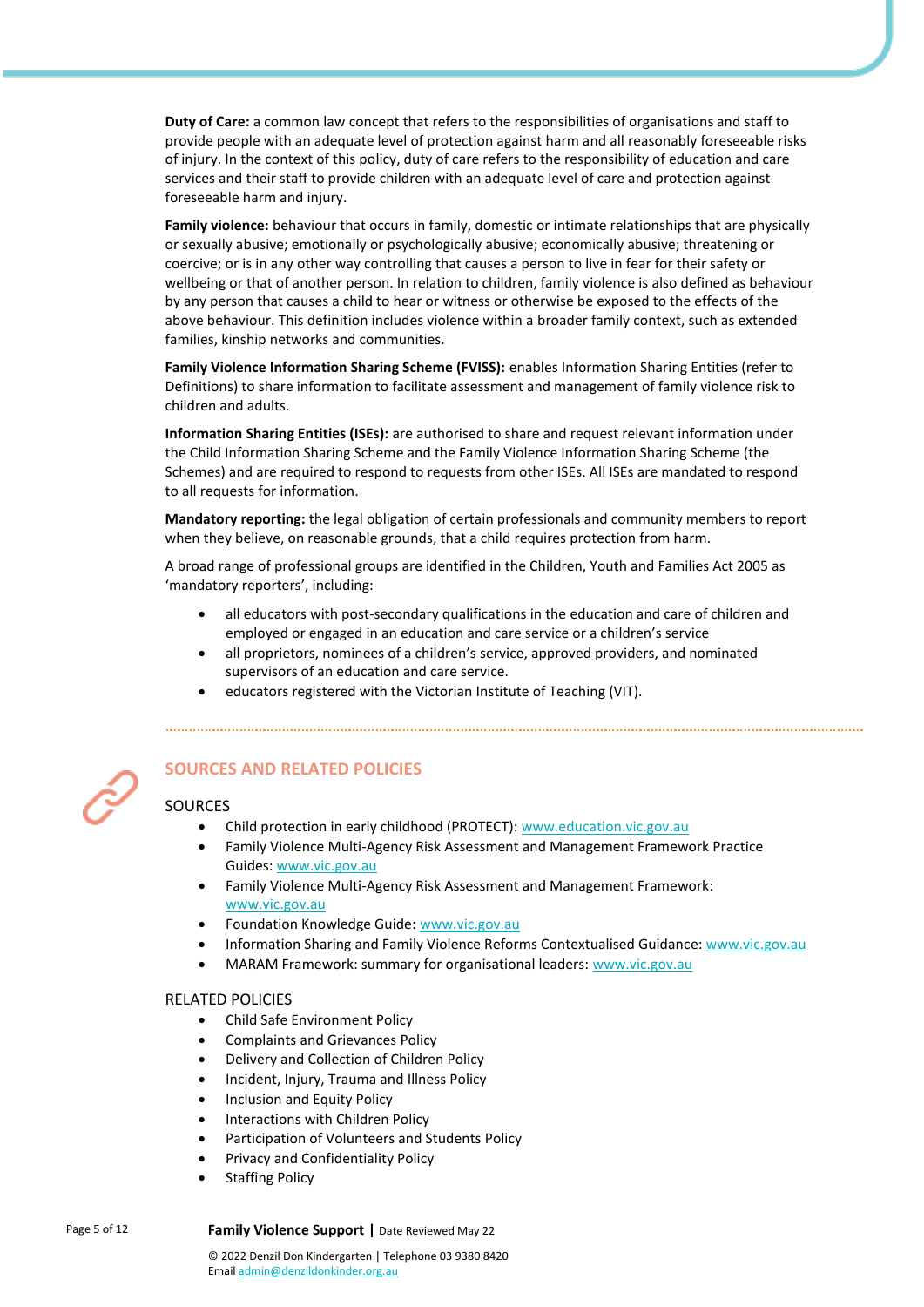Supervision of Children Policy



# **EVALUATION**

To assess whether the values and purposes of the policy have been achieved, the approved provider will:

- seeking feedback from early childhood teachers, educators, staff, parents/guardians, children, management and all affected by the policy regarding its effectiveness. This can be done via surveys, questionnaires and formal or informal interviews with stakeholders
- monitoring implementation, compliance, complaints and incidents in relation to the policy and procedures
- keeping up to date with current legislation, research, policy and best practice
- observing changes to the service environment e.g. increased/decreased enrolments
- revising the policy and procedures in light of the above

• notifying all stakeholders affected by this policy at least 14 days before making any significant changes to this policy or its procedures, unless a lesser period is necessary due to risk *(Regulation 172 (2))*.



# **ATTACHMENTS**

- Attachment 1: Mandatory reporting
- Attachment 2: Identifying family violence

#### **AUTHORISATION**

This policy was adopted by the approved provider of Denzil Don Kindergarten on [Date].

**REVIEW DATE:** [DAY]/[MONTH]/[YEAR]

Page 6 of 12 **Family Violence Support |** Date Reviewed May 22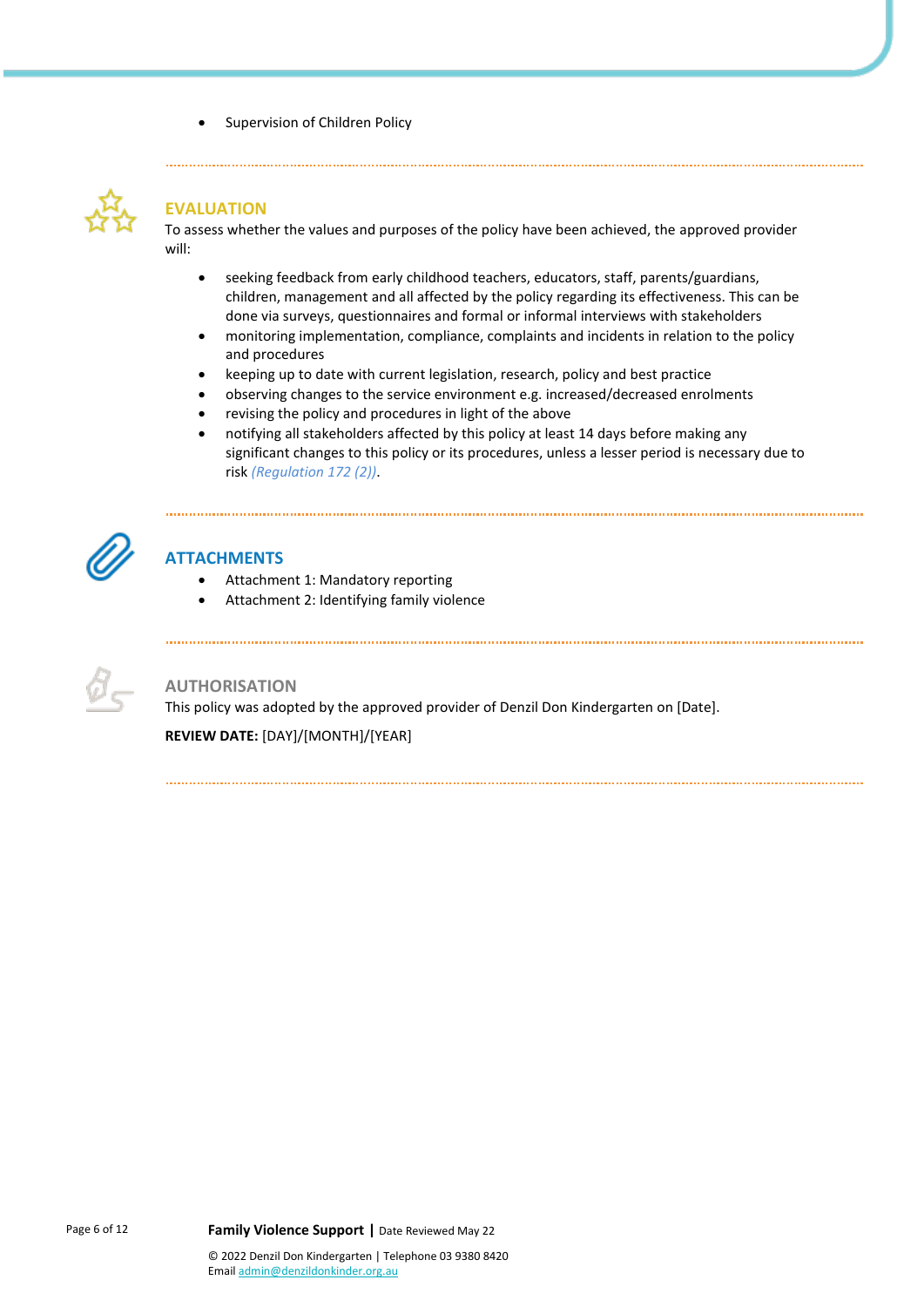## **ATTACHMENT 1. MANDATORY REPORTING**

Early childhood Education and Care services are well placed to identify family violence risk, respond to disclosures, and support affected students and families.

Mandatory reporters include Victorian Institute of Teaching registered early childhood teachers, early childhood workers, and other persons in licensed and approved early childhood services are also mandatory reporters. This includes:

- all educators with post-secondary qualifications in education and care of children and employed or engaged in an education and care service or a children's service
- the proprietor or primary nominee of a children's service, or the approved provider or nominated supervisor of an education and care service.

All mandatory reporters must make a report to Victoria Police and/or DHHS Child Protection *(refer to Definitions)* as soon as practicable if, during the course of carrying out their professional roles and responsibilities, they form a belief on reasonable grounds that:

- a child has suffered, or is likely to suffer, significant harm as a result of physical injury and/or sexual abuse; and
- the child's parents have not protected, or are unlikely to protect, the child from harm of that type.

It is a criminal offence not to report in these circumstances.

Mandatory reporting requirements, duty of care and the Child Safe Standards *(refer to Definitions)* must be followed as outlined on th[e PROTECT website.](https://www.education.vic.gov.au/childhood/professionals/health/childprotection/Pages/ecguidance.aspx)

Refer to the *Child Safe Environment Policy* and/or the [Four Critical Actions for early childhood services](https://www.education.vic.gov.au/childhood/professionals/health/childprotection/Pages/eccritmustact.aspx) as a reference guide on how to report and respond to disclosures, suspicions or allegations of child abuse including family violence.

For more detailed information and guidance on responding to child abuse and family violence under PROTECT, refer to: [Identifying and Responding to All Forms of Abuse in Early Childhood Services.](https://www.education.vic.gov.au/Documents/about/programs/health/protect/EarlyChildhood_Guidance.pdf)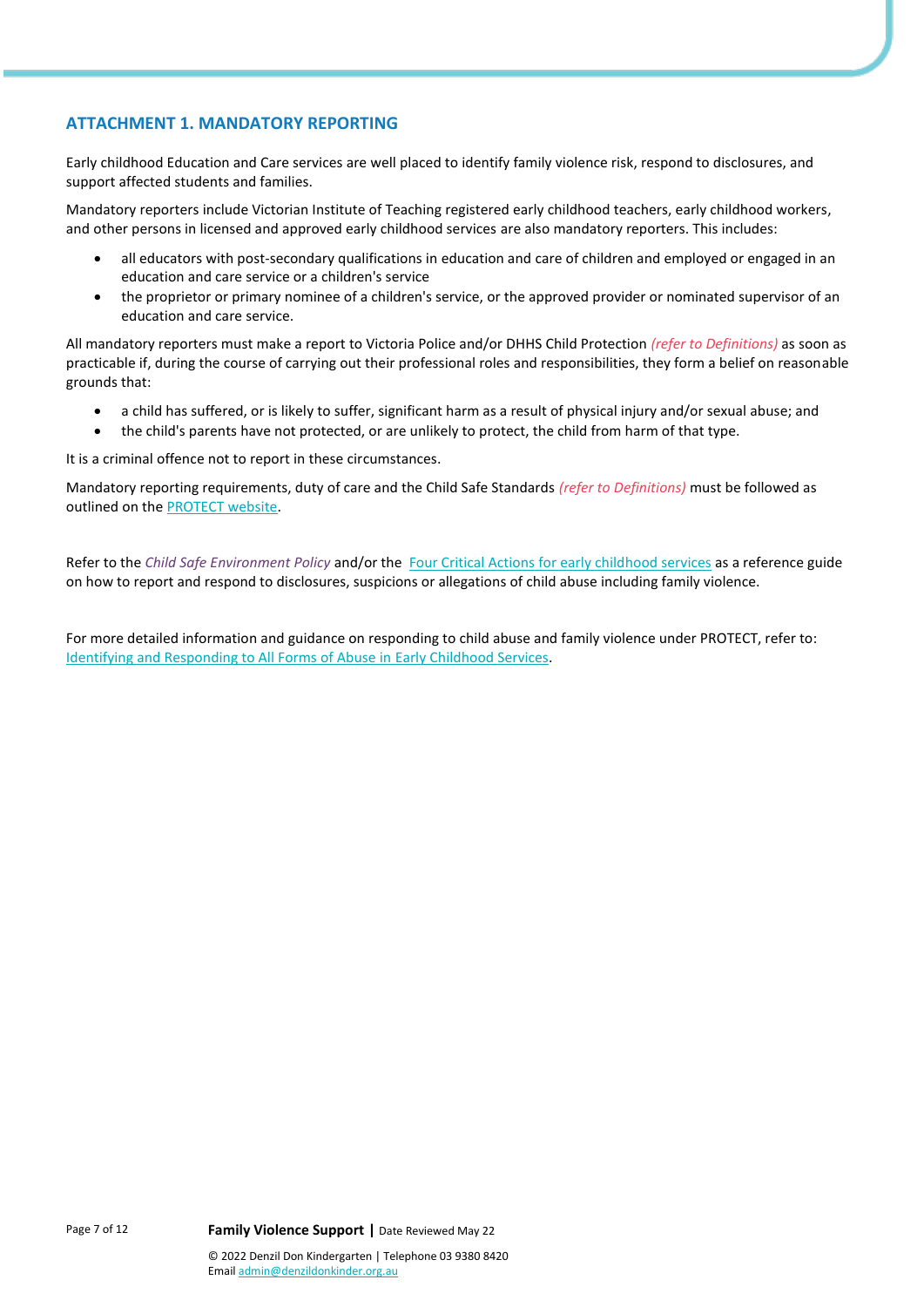## **ATTACHMENT 2. IDENTIFYING FAMILY VIOLENCE**

The Family Violence Protection Act 2008 (Vic) defines family violence as behaviour towards a family member where the behaviour:

- is physically or sexually abusive
- is emotionally or psychologically abusive
- is economically abusive
- is threatening or coercive or
- in any other way controls or dominates the family member and causes that family member to feel fear for the safety or wellbeing of that family member or another person.

A child can be the victim of any of these behaviours.

Family violence includes any behaviour by a family member that causes a child to hear or witness, or otherwise be exposed to the effects of family violence, including violence between adults and/or adolescents in the home. Coercive and controlling behaviours are common across all experiences of victim-survivors. These behaviours add up to a pattern of abuse and violence which build and maintain the fear of escalation to physical and sexual violence.

#### What to look out for in children

Awareness of family violence and child safety risk indicators form part of your professional judgement and inform your decision about what action to take. While most of the risk indicators listed below do not necessarily mean that family violence or abuse is present, it is important to recognise they may indicate that family violence is occurring, or other child wellbeing issues are present. Any concerns, doubts or observations need to be shared with the approved provider and /or nominated supervisors.

#### Family violence risk indicators include:

**General observable signs of trauma for a child or young person that may indicate family violence is occurring Signs of trauma can manifest as either physical, emotional or behavioural and can include: Being very passive and compliant Showing wariness or distrust of adults Demonstrating fear of particular people and places Poor sleep patterns and emotional dis-regulation Becoming fearful when other children cry or shout Developmental regression (i.e. reverting to bed-wetting) Bruises, burns, sprains, dislocations, bites, cuts Fractured bones, especially in an infant where a fracture is unlikely to have occurred accidentally Poisoning Internal injuries Wearing long-sleeved clothes on hot days in an attempt to hide bruising or other injury Being excessively friendly to strangers Being excessively clingy to certain adults A strong desire to please or receive validation from certain adults Excessive washing or bathing Unclear boundaries and understanding of relationships between adults and children Excessive sexualised behaviour/advanced sexual knowledge Violence or sexualised behaviour to other children.**

Page 8 of 12 **Family Violence Support |** Date Reviewed May 22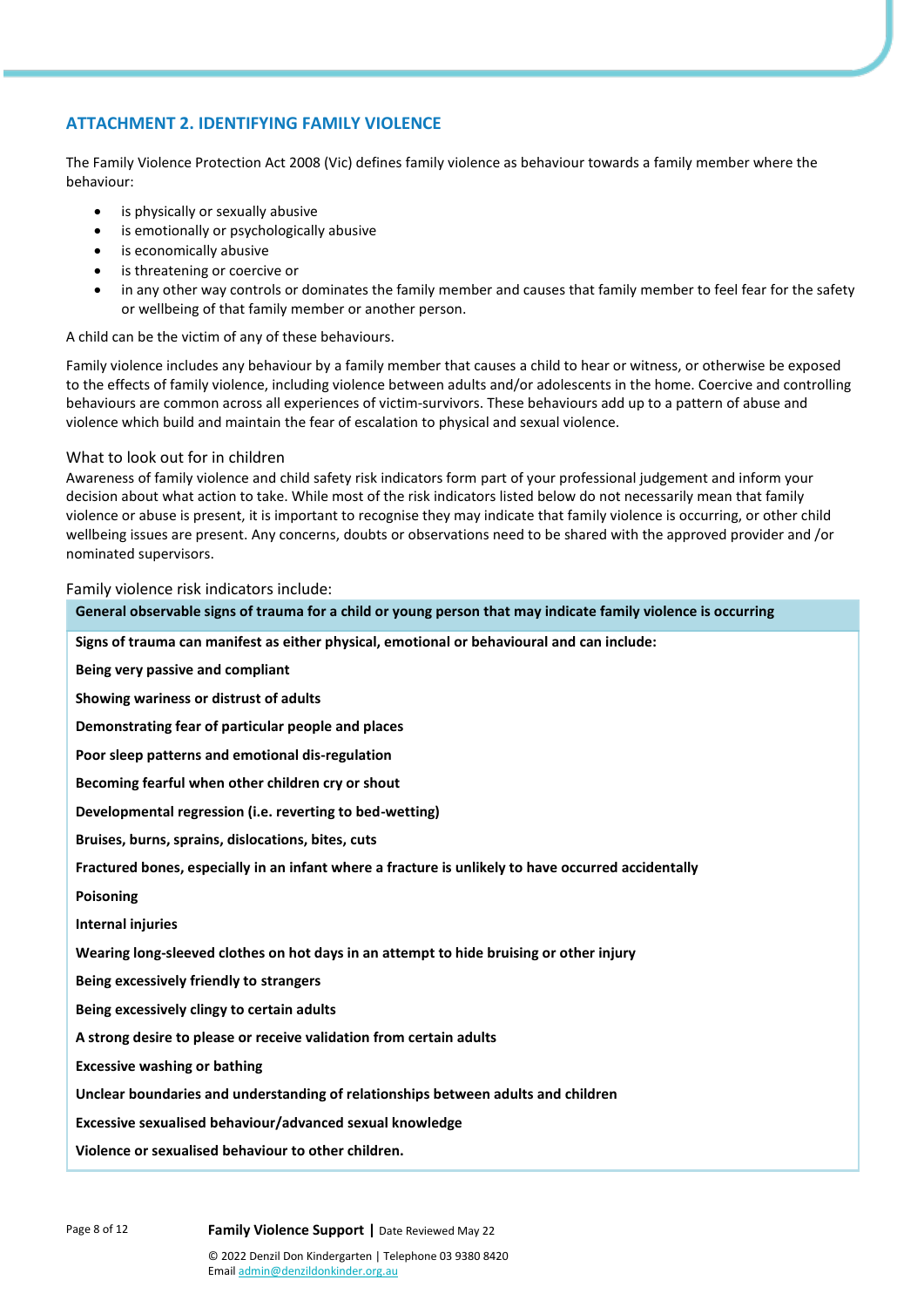## Signs of trauma for a child (unborn to young child)

## **Observable signs of trauma that may indicate family violence for:**

| an unborn child                                                                                                                                                                                                                                      | a baby (under 18 months)                                                                                                                                                                                                                                                                                           | a toddler                                                                                                                                                                   |
|------------------------------------------------------------------------------------------------------------------------------------------------------------------------------------------------------------------------------------------------------|--------------------------------------------------------------------------------------------------------------------------------------------------------------------------------------------------------------------------------------------------------------------------------------------------------------------|-----------------------------------------------------------------------------------------------------------------------------------------------------------------------------|
| Poor growth and neural development<br>caused by rushes of maternal<br>adrenalin and cortisol<br>Injuries sustained via injury to the<br>mother or by the perpetrator targeting<br>the unborn child directly (such as<br>inflicting blows to mother's | Excessive crying<br>Excessive passivity<br>Underweight for age<br>Significant sleep and/or feeding<br>difficulties<br>Reactions to loud voices or noises<br>Extreme wariness of new people<br>No verbal 'play' (such as imitating<br>sounds)<br>Frequent illness<br>Anxiety, overly clingy to primary<br>caregiver | As for baby (under 18 months), and<br>also:<br>Excessive irritability<br>Excessive compliance<br>Poor language development<br>Delayed mobility<br>Blood in nappy, underwear |

Age-related signs of trauma that may indicate family violence in a child or young person

Many indicators may be expressions of trauma that may be observed through the presentation, behaviour or circumstances of a child or young person. Some indicators are related to trauma from specific forms of family violence, including sexual abuse (indicated by #) or emotional abuse (indicated by \*), or indicate signs of neglect

| Observable signs of trauma that may indicate family violence for: |                                                        |                                                                               |  |  |  |
|-------------------------------------------------------------------|--------------------------------------------------------|-------------------------------------------------------------------------------|--|--|--|
| a pre-schooler                                                    | a primary school-aged child                            | an adolescent                                                                 |  |  |  |
| <b>Extreme clinginess</b>                                         | Rebelliousness, defiant behaviour                      | As for primary school-aged children,                                          |  |  |  |
| Significant sleep# and/or eating<br>difficulties                  | Limited tolerance and poor impulse<br>control          | and also:<br>School refusal/avoidance                                         |  |  |  |
| Poor concentration in play                                        | Temper tantrums or irritability, being                 | (absenteeism/disengagement)                                                   |  |  |  |
| Inability to empathise with other                                 | aggressive or demanding*                               | Criminal or antisocial behaviours,<br>including using violence against others |  |  |  |
| people                                                            | Physical abuse or cruelty of others,                   |                                                                               |  |  |  |
| Frequent illness                                                  | including pets                                         | Eating disorders                                                              |  |  |  |
| Poor language development and/or                                  | Avoidance of conflict                                  | Substance abuse                                                               |  |  |  |
| significant use of 'baby talk'                                    | Showing low self-esteem*                               | Depression                                                                    |  |  |  |
| Displaying maladaptive behaviour such                             | Extremely compliant behaviour, being                   | Suicidal ideation                                                             |  |  |  |
| as frequent rocking, sucking and<br>biting#                       | passive, tearful or withdrawn*                         | Risk-taking behaviours                                                        |  |  |  |
| Aggression towards others                                         | Excessively oppositional or<br>argumentative behaviour | Anxiety                                                                       |  |  |  |
| Adjustment problems (for example,                                 | Risk-taking behaviours that have                       | Pregnancy                                                                     |  |  |  |
| significant difficulties moving from                              | severe or life-threatening                             | Controlling or manipulative behaviour                                         |  |  |  |
| kindergarten to school)                                           | consequences                                           | Obsessive behaviour                                                           |  |  |  |
| Anti-social play or lack of interest in                           | Lack of interest in social activities                  | Homelessness or frequent changes in                                           |  |  |  |
| engaging with others                                              | Delayed or poor language skills*                       | housing arrangements                                                          |  |  |  |
|                                                                   | Experiencing problems with<br>schoolwork#              |                                                                               |  |  |  |

### Page 9 of 12 **Family Violence Support |** Date Reviewed May 22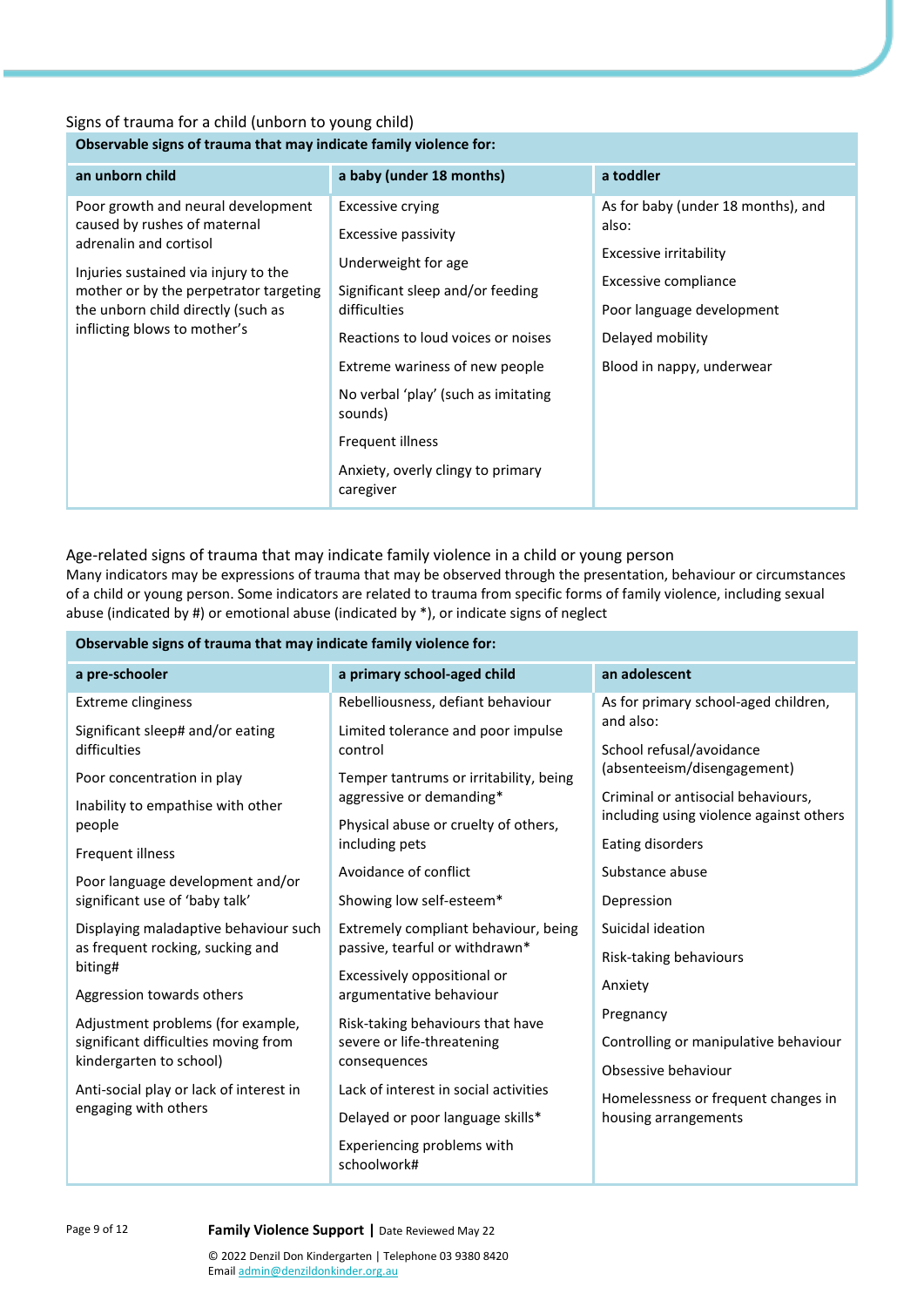| Poor social competence (few or no                                        |
|--------------------------------------------------------------------------|
| friends, not getting on well with peers,                                 |
| difficulties relating to adults)*#                                       |
| Acting like a much younger child*                                        |
| Poor school performance                                                  |
| Poor coping skills                                                       |
| Sleep issues#                                                            |
| Bed wetting#                                                             |
| Excessive washing                                                        |
| Frequent illness                                                         |
| Complaining of headaches or stomach<br>pains#                            |
| Self-harm                                                                |
| Displaying maladaptive behaviour#                                        |
| Displaying sexual behaviour or<br>knowledge unusual for the child's age# |
| Telling someone sexual abuse has<br>occurred#                            |
| Complaining of pain going to the toilet                                  |
| Enacting sexual behaviour with other<br>children                         |
| <b>Excessive masturbation</b>                                            |

Source: Victoria State Government, 2021. Family Violence Multi-Agency Risk Assessment and Management Framework: Practice Guide. Melbourne, p.102 - 105

Further information about the identification of family violence, including a more extensive list of physical and behavioural indicators, can be found in Child Protection and Child Safe Standards (PROTECT), [under Identify signs of child abuse.](https://www.education.vic.gov.au/childhood/professionals/health/childprotection/Pages/ecidentifying.aspx)

Known risk factors relating to severe risk of family violence for families are:

- physical harm or threatened to harm a member of the household, including pets
- recent separation of parents, including separation under the same roof
- harm of, or threat to harm a child
- mother/carer/partner (e.g. for adolescent) is pregnant
- child under one years of age in the household
- **isolation**
- financial difficulties
- Child Protection previous or current involvement
- behaviour indicating non-return of child
- threat of suicide or previous attempts
- unemployment of person perpetrating family violence
- alcohol or drug misuse of the person perpetrating family violence.
- Supporting children and families experiencing family violence It is important to be aware that family violence is likely to be an issue in your community and to address the violence and affirm the right of those affected to live free from violence. If you notice signs or indicators of family violence, or a child, parent or carer discloses family violence, accept this and provide appropriate information and support *(refer to the External resources section below)*

Information for parents about family violence, including family violence supports, can be found on th[e Family violence page](https://www.education.vic.gov.au/parents/family-health/Pages/family-violence.aspx)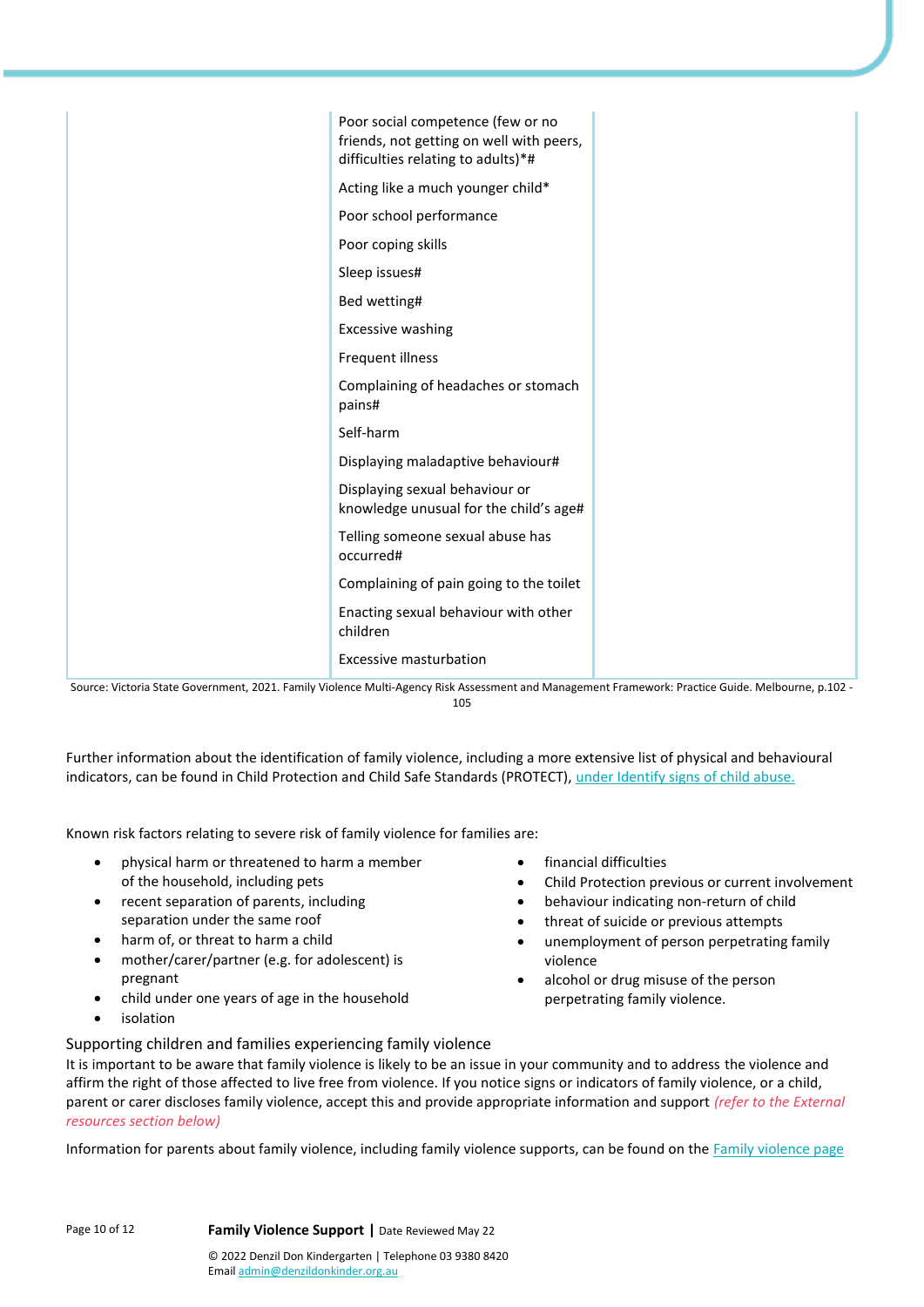Family violence support during an emergency and traumatic situations

Family violence incidents and risks can increase during an emergency and traumatic situations and in the aftermath of these situations.

During these times family violence and other wellbeing and safety issues for children and their families can be impacted by

- isolation from support networks
- inability to seek and access support services
- difficulty telling someone what is happening at home (disclosing)
- family violence or abuse for the first time
- increased unemployment, financial and housing insecurity
- limited ability for community members, peers or services to monitor known issues.

Mandatory reporting requirements, duty of care and the Child Safe Standards continue to apply during or following an emergency or traumatic situation and should be followed as outlined on the [PROTECT website.](https://www.education.vic.gov.au/childhood/professionals/health/childprotection/Pages/ecguidance.aspx)

External resources — advice and support for services and for parent/guardian experiencing of disclosing family violence

## **SAFE STEPS (24/7)**

This Victorian state-wide family violence crisis support service for women and children includes accommodation (refuge) options and information in 10 languages. You can contact safe steps by phone or email at anytime or online chat through their website Monday to Friday 9am to 9pm.

- 1800 015 188
- safesteps@safesteps.org.au
- [www.safesteps.org.au](https://www.safesteps.org.au/)

## **1800RESPECT (24/7)**

This national service can provide counselling advice and support for people experiencing family violence. The website has resources in 29 languages. The service also provides debriefing to those providing support to people experiencing family violence including family, friends and professionals.

- 1800 737 732
- [www.1800respect.org.au](https://www.1800respect.org.au/)

## **THE ORANGE DOOR**

The Orange Door is a free service for all adults, children and young people who are experiencing or have experienced family violence and families who need extra support with the care of children.

Early childhood teachers/Educators can also seek expert advice, other relevant information and referral options from areabased specialist family violence services. To locate your local specialist family violence service visit:

• [Orange Door website](https://orangedoor.vic.gov.au/)

## **INTOUCH**

State-wide family violence support for Multicultural women and men, their families and communities. They can provide information and referral options for family violence, support relating to visas, family court issues and case management.

- 1800 755 988
- [www.intouch.org.au](https://intouch.org.au/)

## **DJIRRA**

Djirra is an Aboriginal Family Violence Legal Service supporting Aboriginal people who are experiencing or have experienced family violence (women and men). Djirra also assists non-Aboriginal people experiencing family violence who are parents of Aboriginal children.

Page 11 of 12 **Family Violence Support |** Date Reviewed May 22